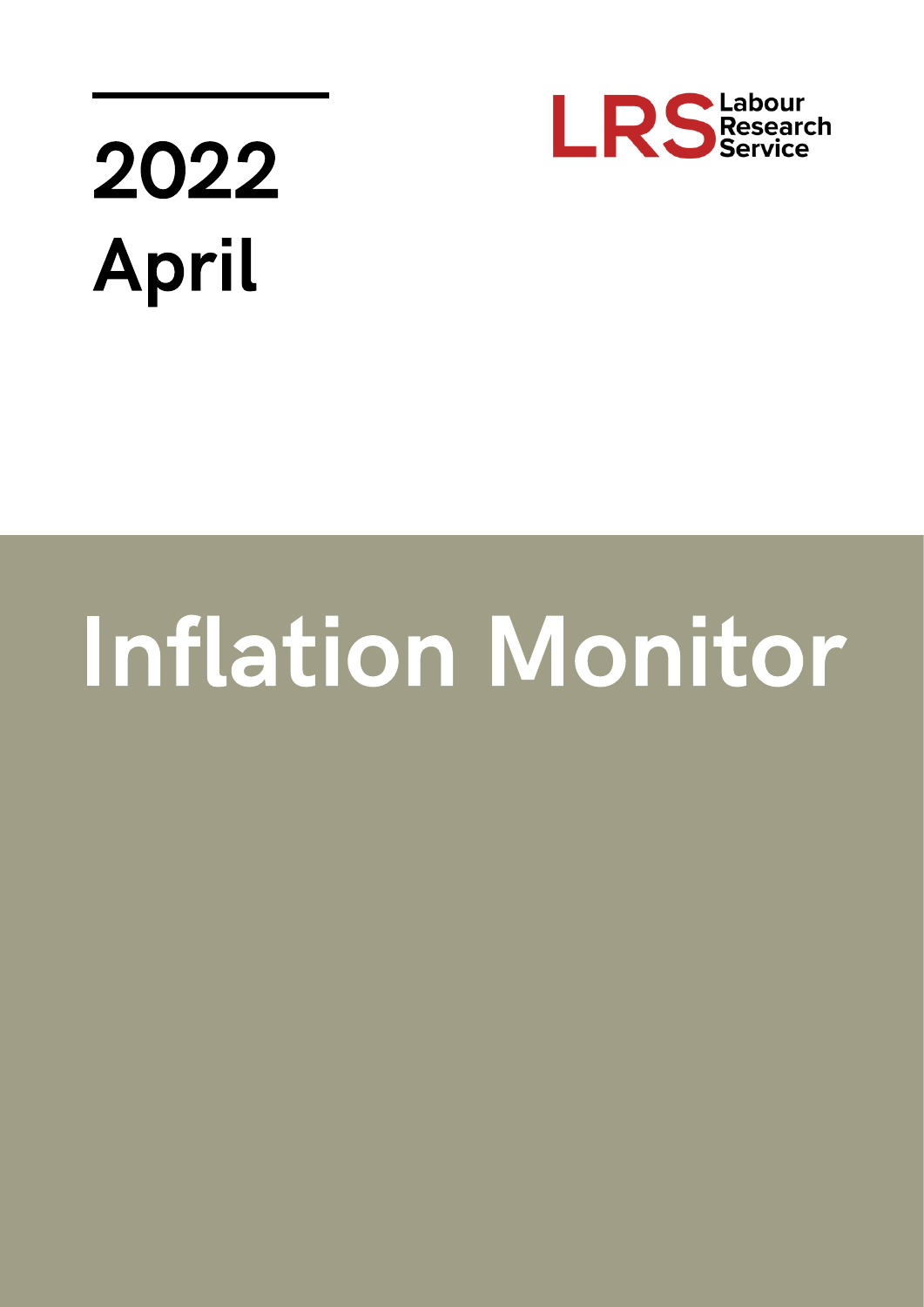# The Consumer Price Index remained at 5.9% in April 2022, unchanged from March.

The term inflation means a sustained increase in the general level of prices of goods and services. It is measured as an annual percentage increase (for example, April 2021 to April 2022). Take note that a falling rate of inflation means that prices are rising at a slower rate.

The headline annual inflation rate was 5.9% in April 2022, unchanged from 5.9% in March 2022. The Consumer Price Index (CPI) increased by 0.6% month-on-month in April 2022.

The food price declined to 6.3% in April 2022 from 6.6% in March 2022.

Transport inflation declined to 14.7% in April 2022 from 15.7% in March 2022.

Public transport inflation declined 12.6% in April 2022 from 14% in March 2022

The administrator's price (school, telephone fees, electricity, trains, and petrol/paraffin) declined to 13.3% in April 2022 from 14.3% in March 2022.

|                                 | <b>Apr-21</b> | $May-21$ | $Jun-21$ | $Jul-21$ | <b>Aug-21</b> | $Sep-21$         | <b>Oct-21</b> | <b>Nov-21</b> | <b>Dec-21</b> | $Jan-22$ | Feb-22 | Mar-22 | <b>Apr-22</b> |
|---------------------------------|---------------|----------|----------|----------|---------------|------------------|---------------|---------------|---------------|----------|--------|--------|---------------|
| <b>CPI</b>                      | 4.4%          | 5.2%     | 4.9%     | 4.6%     | 4.9%          | 5%               | 5%            | 5.5%          | 5.9%          | 5.7%     | 5.7%   | 5.9%   | 5.9%          |
| Food                            | 6.7%          | 6.8%     | 7%       | 7%       | 7.4%          | 7%               | 6.7%          | 6%            | 5.9%          | 6.2%     | 6.7%   | 6.6%   | 6.3%          |
| Transport                       | 10.6%         | 15.3%    | 12.3%    | 8%       | 9.9%          | 10.1%            | 10.9%         | 15%           | 16.8%         | 14.5%    | 14.3%  | 15.7%  | 14.7%         |
| Public<br>Transport             | 5.1%          | 4.3%     | 6.9%     | 3.7%     | 5.3%          | 6.7%             | 6%            | 8.3%          | 9.9%          | 10%      | 12.3%  | 14%    | 12.6%         |
| Administration<br><b>Prices</b> | 9.2%          | 12.5%    | 10.4%    | 9.1%     | 10.3%         | 10.4%<br>_ _ _ _ | 11.2%<br>.    | 14.1%         | 15.6%         | 13.8%    | 13.1%  | 14.3%  | 13.3%         |

Source: Statistics South Africa

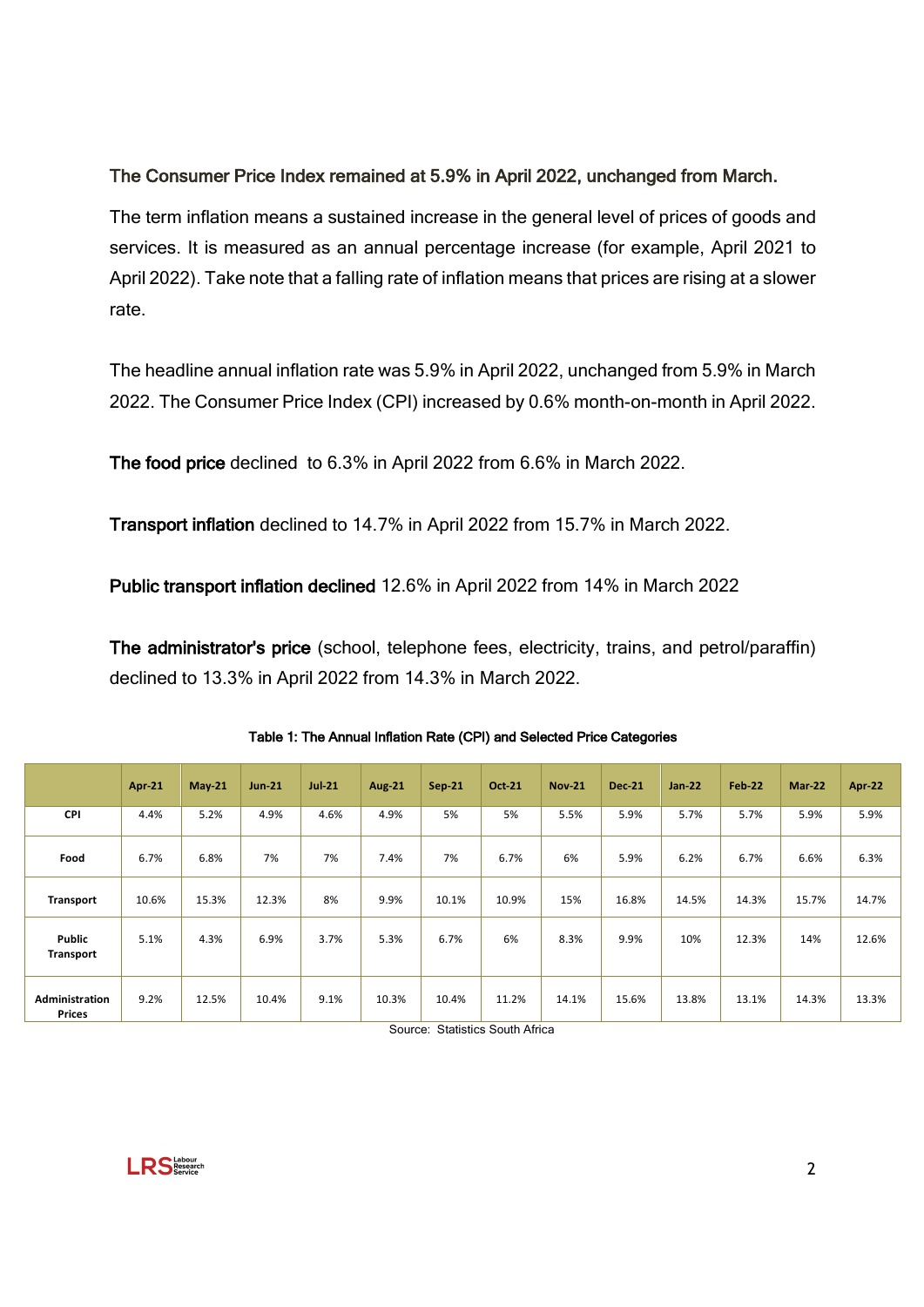

Figure 1: Consumer Price Index (CPI) and selected price categories | April 2021 to April 2022

Table 2: Contributions of the different groups to the annual percentage change in the CPI headline | April 2022

|                                  | <b>Contributions %</b> |
|----------------------------------|------------------------|
| Group                            | Apr-22                 |
| Transport                        | 2.0                    |
| Housing and utilities            | 1.2                    |
| Food & non-alcoholic beverages   | 1.0                    |
| Miscellaneous goods and services | 0.6                    |
| Alcoholic beverages and tobacco  | 0.4                    |
| Restaurants & hotels             | 0.2                    |
| Clothing & footwear              | 0.1                    |
| Household contents & services    | 0.1                    |
| <b>Health</b>                    | 0.1                    |
| Education                        | 0.1                    |
| <b>Recreation &amp; culture</b>  | 0.1                    |
| Residual                         | 0.0                    |
| <b>All items</b>                 | 5.9                    |

Source: Statistics South Africa

Statistics South Africa divides household monthly expenditure into10 deciles. The table below shows that the decile 10 expenditure was higher than the decile 1 expenditure, indicating a high level of inequality.

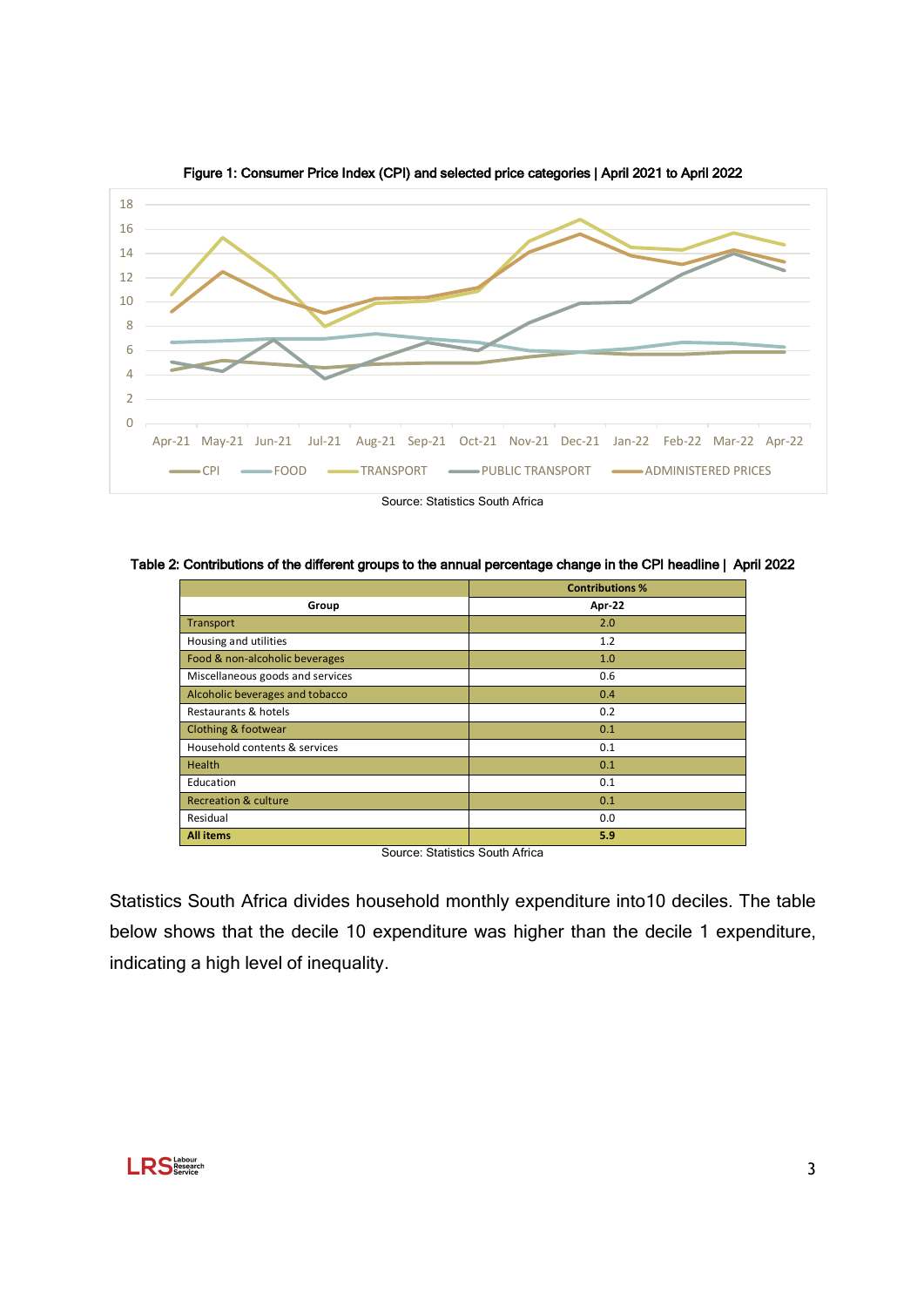|                    | Monthly expenditure           | <b>Inflation Rate</b><br>Apr-22 |
|--------------------|-------------------------------|---------------------------------|
| Average annual CPI |                               | 5.9%                            |
| Decile 1           | Up to R1477 per month         | 6.4%                            |
| Decile 2           | R1477 up to R2456 per month   | 6.1%                            |
| Decile 3           | R2456 up to R3549 per month   | 5.7%                            |
| Decile 4           | R3549 up to R4742 per month   | 5.5%                            |
| Decile 5           | R4742 up to R6151 per month   | 5.4%                            |
| Decile 6           | R6151 up to R7907 per month   | 5.2%                            |
| Decile 7           | R7907 up to R10352 per month  | 5.6%                            |
| Decile 8           | R10352 up to R14419 per month | 5.8%                            |
| Decile 9           | R14419 up to R22492 per month | 6.1%                            |
| Decile 10          | R22492 and more               | 6.1%                            |

Table 3: Annualised inflation by expenditure group | April 2022

Source: Statistics South Africa

There is more than one inflation number. The inflation rate that is reported in mainstream media is the average inflation rate. Different groups, from the very poor to the wealthy, can experience different rates of inflation because they buy different things.

The very low group (Decile 1) experienced an inflation rate of 6.4%, which was higher than the headline annualised inflation rate of 5.9%, while the very high expenditure group (Decile 10) had an inflation rate of 6.1%, which was 0.2% higher than the 5.9% inflation rate of April 2022.





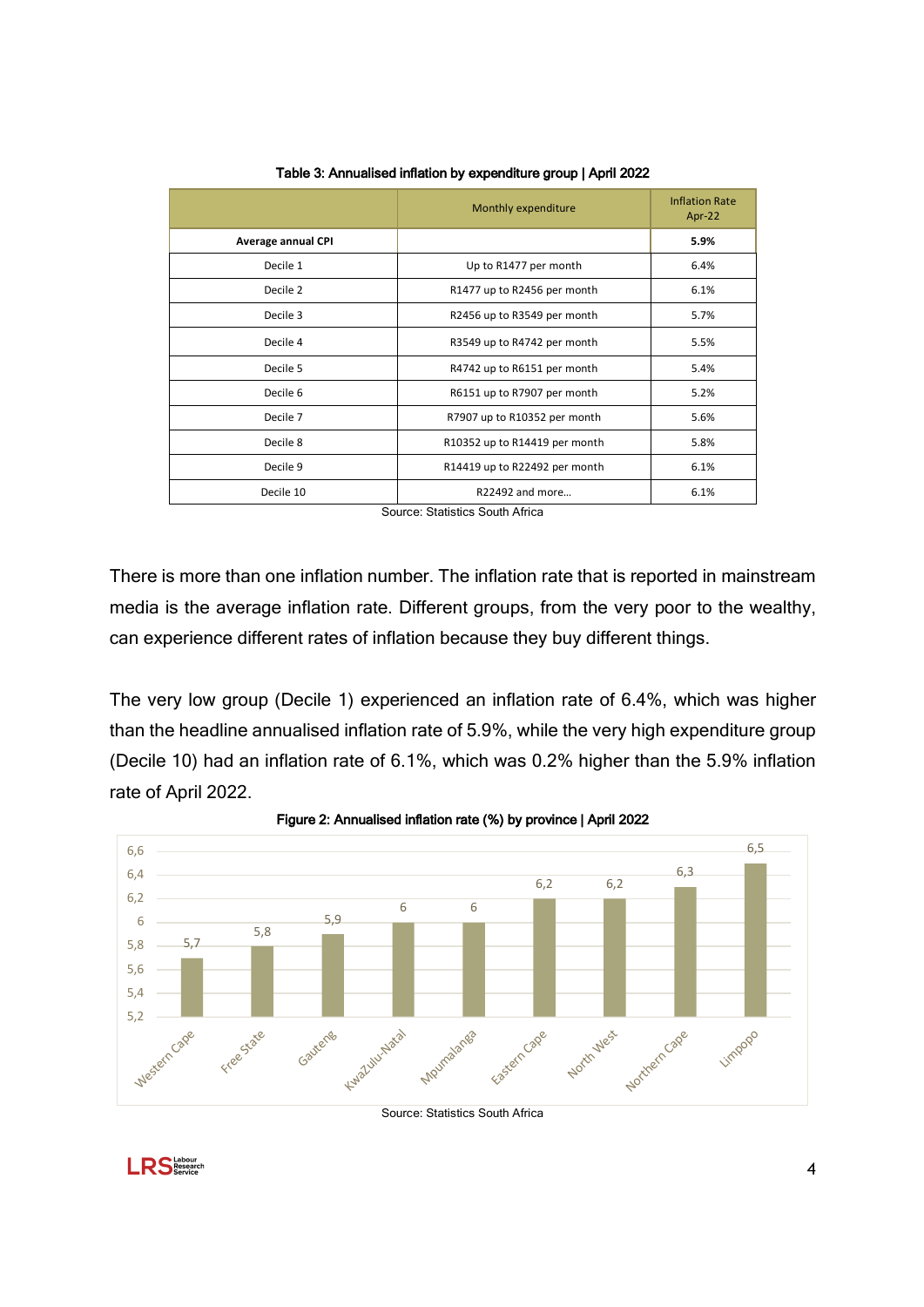The provinces with an annual inflation rate lower than or equal to headline inflation were Western Cape (5.7%), Free State (5.8%) and Gauteng (5.9%). The provinces with an annual inflation rate higher than headline inflation were KwaZulu-Natal (6%), Mpumalanga (6%), Eastern Cape (6.2%), Northern West (6.2%), Northern Cape (6.3%) and Limpopo (6.5%).

| Year | Jan            | <b>Feb</b> | Mar | Apr            | <b>May</b> | <b>Jun</b> | Jul | Aug | <b>Sep</b> | Oct | <b>Nov</b> | <b>Dec</b> | Ave. |
|------|----------------|------------|-----|----------------|------------|------------|-----|-----|------------|-----|------------|------------|------|
| 2019 | $\overline{4}$ | 4.1        | 4.5 | 4.4            | 4.5        | 4.5        | 4   | 4.3 | 4.1        | 3.7 | 3.6        | 4          | 4.1  |
| 2020 | 4.5            | 4.6        | 4.1 | $\overline{3}$ | 2.1        | 2.2        | 3.2 | 3.1 | 3          | 3.3 | 3.2        | 3.1        | 3.3  |
| 2021 | 3.2            | 2.9        | 3.2 | 4.4            | 5.2        | 4.9        | 4.6 | 4.9 | 5          | 5   | 5.5        | 5.9        | 4.5  |
| 2022 | 5.7            | 5.7        | 5.9 | 5.9            |            |            |     |     |            |     |            |            |      |

Table 4: The Consumer Price Index

Source: Statistics South Africa

The Consumer Price Index is known as the headline inflation rate and is also referred to as the official inflation rate. The month to month prices of over a thousand goods and services go into the calculation of CPI.

| Year | Jan | Feb | Mar | Apr | May | Jun | Jul | Aug | <b>Sep</b> | Oct | <b>Nov</b> | <b>Dec</b> | Ave. |
|------|-----|-----|-----|-----|-----|-----|-----|-----|------------|-----|------------|------------|------|
| 2019 | 2.3 | 2.3 | 2.3 | 2.3 | 2.8 | 3.2 | 3   | 3.8 | 3.7        | 3.5 | 3.5        | 3.8        | 3    |
| 2020 | 3.7 | 4.2 | 4.4 | 4.6 | 4.8 | 4.5 | 4.6 | 4.3 | 4.2        | 5.6 | 5.9        | 6.2        | 4.8  |
| 2021 | 5.6 | 5.4 | 5.9 | 6.7 | 6.8 | 7   | 7   | 7.4 | 7          | 6.7 | 6          | 5.9        | 6.5  |
| 2022 | 6.2 | 6.7 | 6.6 | 6.3 |     |     |     |     |            |     |            |            |      |

Table 5: The Food Price Index

Source: Statistics South Africa

The food price index shows the increase in the price level of food products only, every month. This rate is incorporated in the overall CPI inflation rate.

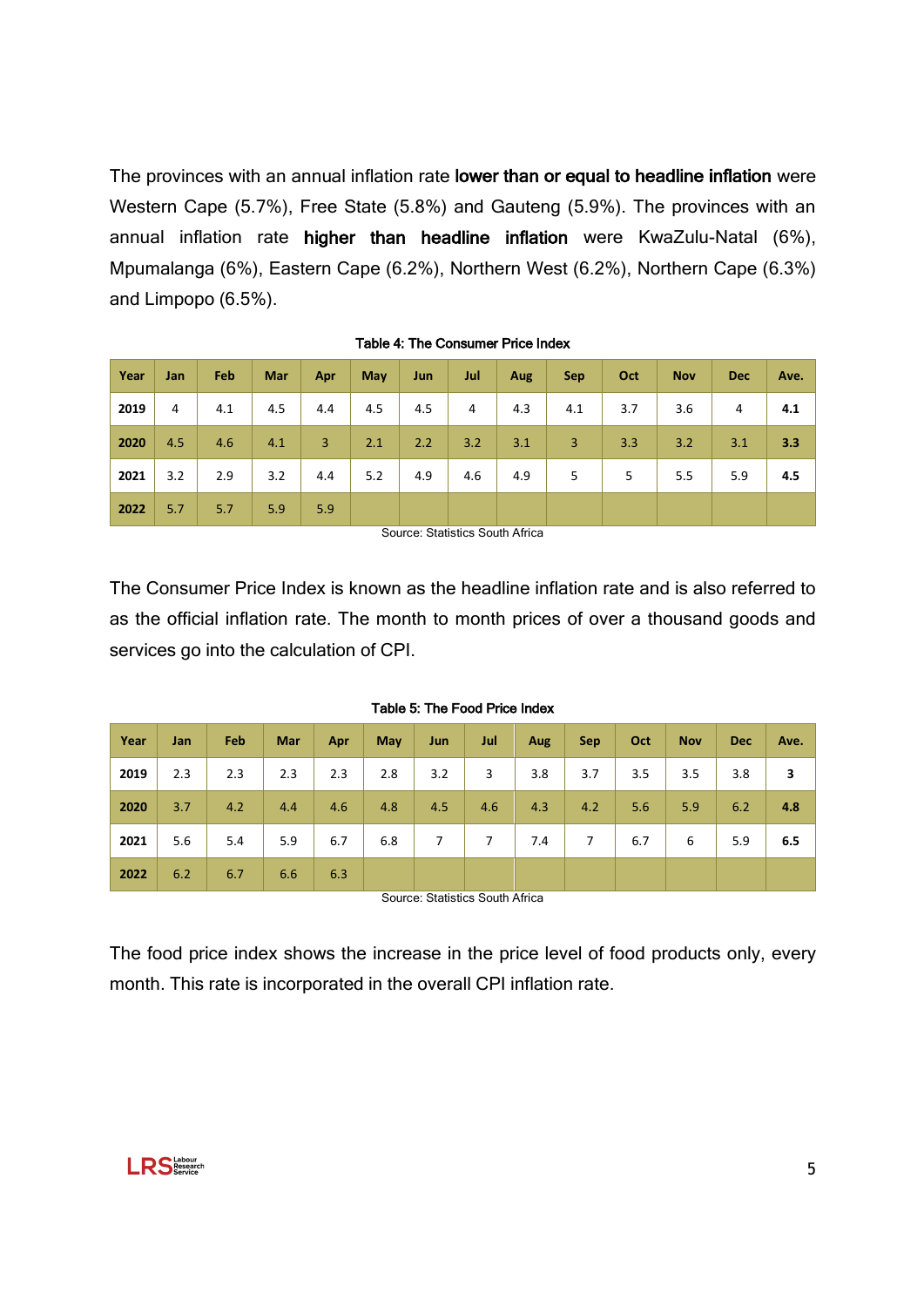| Year | Jan    | <b>Feb</b> | Mar  | Apr    | May    | Jun    | Jul | Aug | <b>Sep</b> | Oct    | <b>Nov</b> | <b>Dec</b> | Ave.   |
|------|--------|------------|------|--------|--------|--------|-----|-----|------------|--------|------------|------------|--------|
| 2019 | 2.9    | 3.6        | 6.4  | 7.4    | 7.1    | 5.5    | 3   | 3.1 | 2.4        | 0.3    | $-0.3$     | 3.3        | 3.7    |
| 2020 | 6.4    | 6.2        | 3.4  | $-3.5$ | $-8.4$ | $-5.9$ | 0.0 | 0.2 | 0.3        | $-0.5$ | $-1.3$     | $-1.6$     | $-0.4$ |
| 2021 | $-0.4$ | 1.2        | 3.8  | 10.6   | 15.3   | 12.3   | 8   | 9.9 | 10.1       | 10.9   | 15         | 16.8       | 9.5    |
| 2022 | 14.5   | 14.3       | 15.7 | 14.7   |        |        |     |     |            |        |            |            |        |

## Table 6: The Transport Price Index

Source: Statistics South Africa

The transport price index indicates the increase in the price level of transport items in the basket of goods and services that make up the inflation index. This rate is incorporated in the overall CPI inflation rate.

| Year | Jan | Feb  | Mar    | Apr    | May    | Jun    | Jul | Aug | <b>Sep</b> | Oct | <b>Nov</b> | <b>Dec</b> | Ave. |
|------|-----|------|--------|--------|--------|--------|-----|-----|------------|-----|------------|------------|------|
| 2019 | 9.6 | 8.9  | 10.1   | 10.5   | 9.5    | 8.3    | 7.6 | 9   | 3          | 2.5 | 2.8        | 3.7        | 7.1  |
| 2020 | 0.7 | 0.8  | $-1.7$ | $-1.8$ | $-0.7$ | $-1.1$ | 1.5 | 0.6 | 1.6        | 2.9 | 1.9        | 1.2        | 0.5  |
| 2021 | 1.5 | 1.2  | 4.5    | 5.1    | 4.3    | 6.9    | 3.7 | 5.3 | 6.7        | 6   | 8,3        | 9.9        | 5.3  |
| 2022 | 10  | 12.3 | 14     | 12.6   |        |        |     |     |            |     |            |            |      |

Table 7: The Public Transport Price Index

Source: Statistics South Africa

The public transport price index shows price increases in taxis, trains, buses, or other public transport that ferry passengers or goods. This rate is incorporated into the overall CPI inflation rate

| Year | Jan  | Feb  | Mar  | Apr  | <b>May</b> | Jun    | Jul | Aug  | <b>Sep</b> | Oct  | <b>Nov</b> | <b>Dec</b> | Ave. |
|------|------|------|------|------|------------|--------|-----|------|------------|------|------------|------------|------|
| 2019 | 5    | 5.7  | 7.9  | 8.3  | 8.2        | 6.9    | 4.7 | 4.9  | 5.2        | 3.5  | 3          | 5.9        | 5.8  |
| 2020 | 9.2  | 8.8  | 6.8  | 0.9  | $-3.1$     | $-1.7$ | 2.1 | 2.1  | 1.8        | 0.9  | 0.6        | 0.2        | 2.4  |
| 2021 | 1.1  | 2.7  | 4    | 9.2  | 12.5       | 10.4   | 9.1 | 10.3 | 10.4       | 11.2 | 14.1       | 15.6       | 9.2  |
| 2022 | 13.8 | 13.1 | 14.3 | 13.3 |            |        |     |      |            |      |            |            |      |

### Table 8: The Administered Price Index

Source: Statistics South Africa